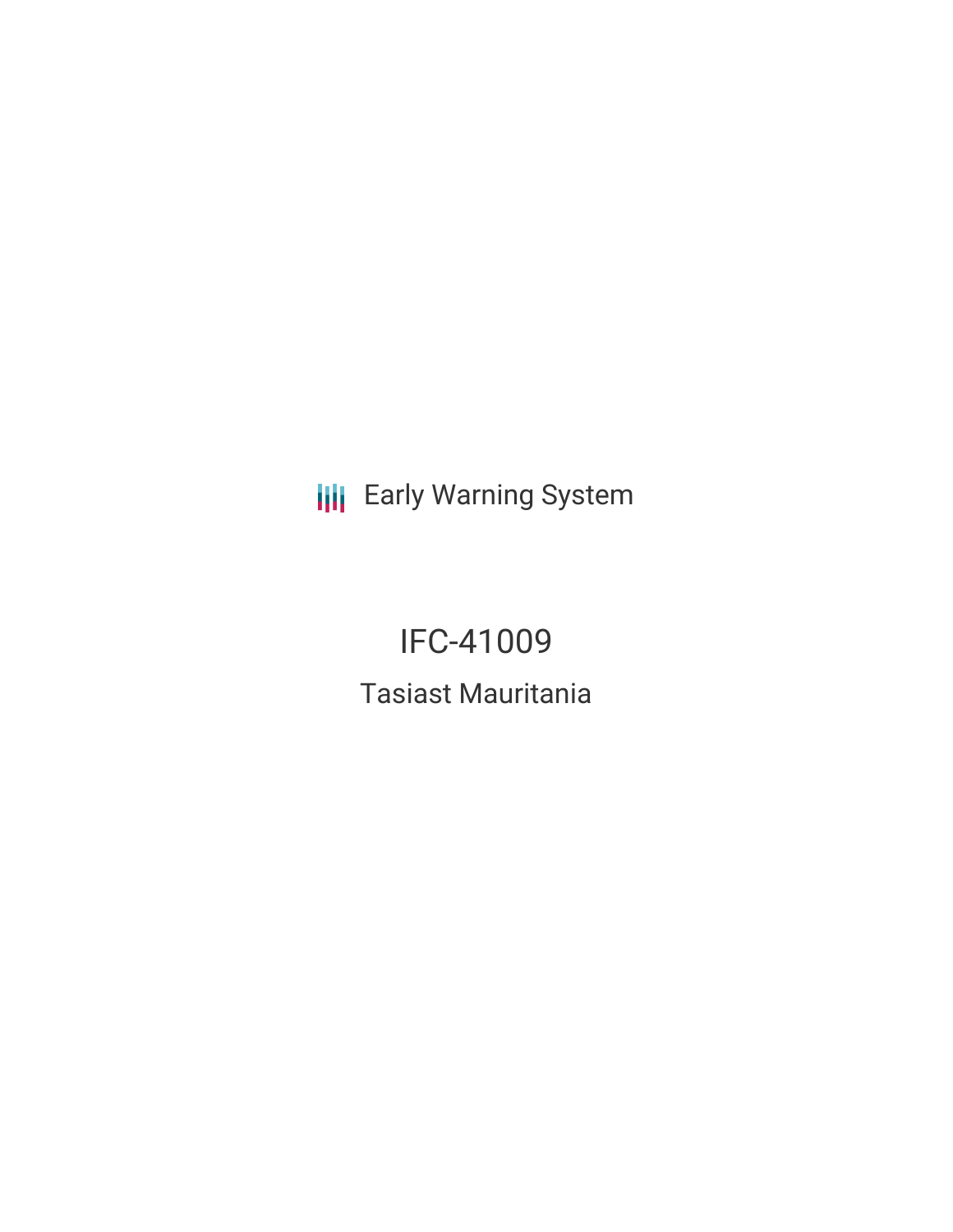### **Quick Facts**

| <b>Countries</b>               | Mauritania                              |
|--------------------------------|-----------------------------------------|
| <b>Financial Institutions</b>  | International Finance Corporation (IFC) |
| <b>Status</b>                  | Proposed                                |
| <b>Bank Risk Rating</b>        | A                                       |
| <b>Voting Date</b>             | 2019-10-10                              |
| <b>Borrower</b>                | <b>TASIAST MAURITANIE LIMITED S.A</b>   |
| <b>Sectors</b>                 | Mining                                  |
| <b>Investment Type(s)</b>      | Loan                                    |
| <b>Investment Amount (USD)</b> | \$155.00 million                        |
| <b>Project Cost (USD)</b>      | \$822,00 million                        |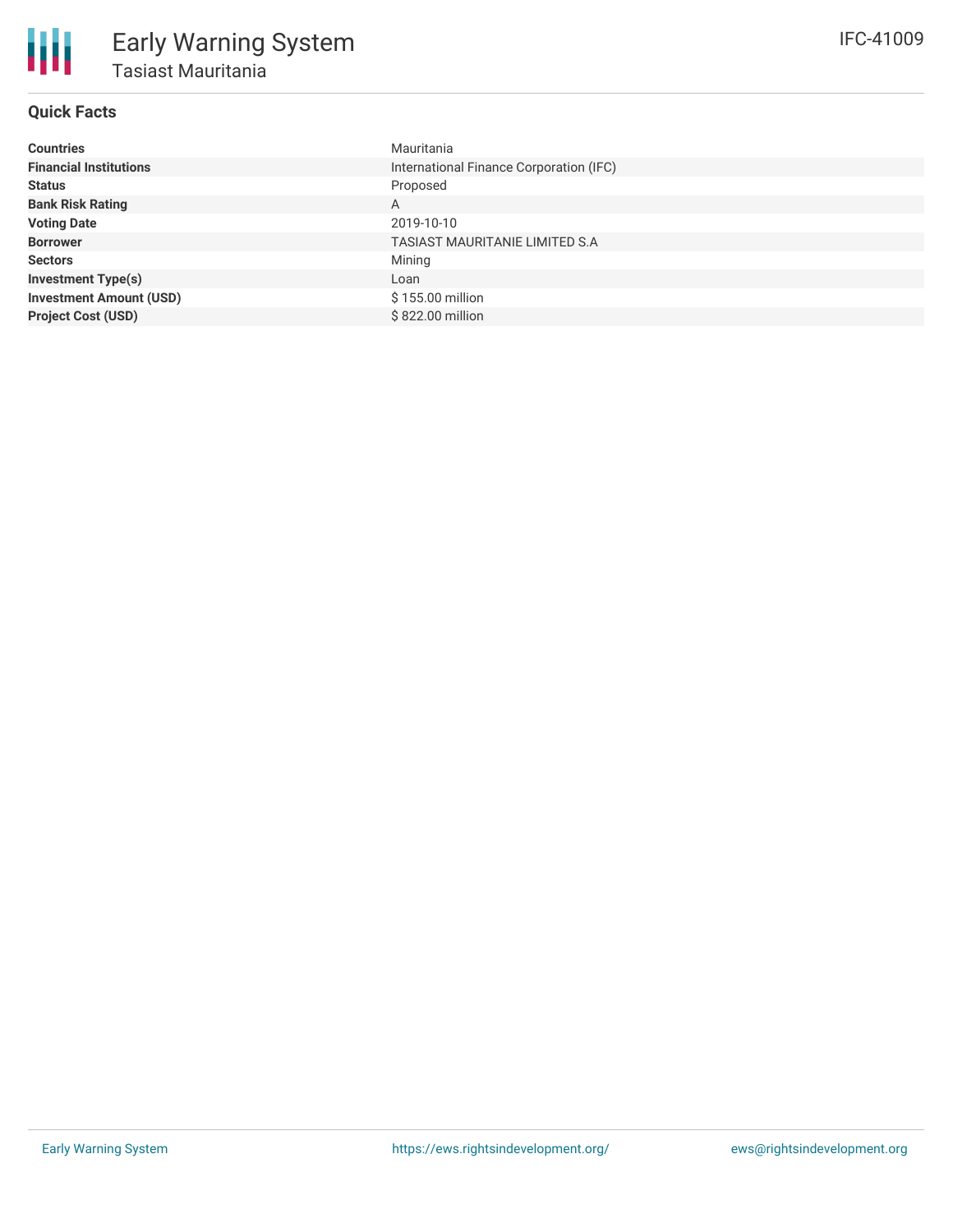

#### **Project Description**

According to bank documents, the Project entails the brownfield enhancement of the gold Tasiast mine, which includes: i) the expansion of the processing plant from a throughput capacity of 8,000 tons per day (tpd) to 15,000 tpd, ii) the capitalized stripping and sustaining capex necessary for mine development, and iii) the related site infrastructure.

The Project is located in north-western Mauritania, about 300 km north of Nouakchott (capital) and 250 km southeast of Nouâdhibou, a major city located on the coast. Access to site from Nouakchott is by the paved Nouakchott-Nouâdhibou highway (370km), and then via 66 km of graded mine access road to the mine. The location is remote and sparsely populated with no incorporated towns or settlements located near the mine. About 300 nomadic people (70 households) live seminomadic style within a 30 km radius from the mine site.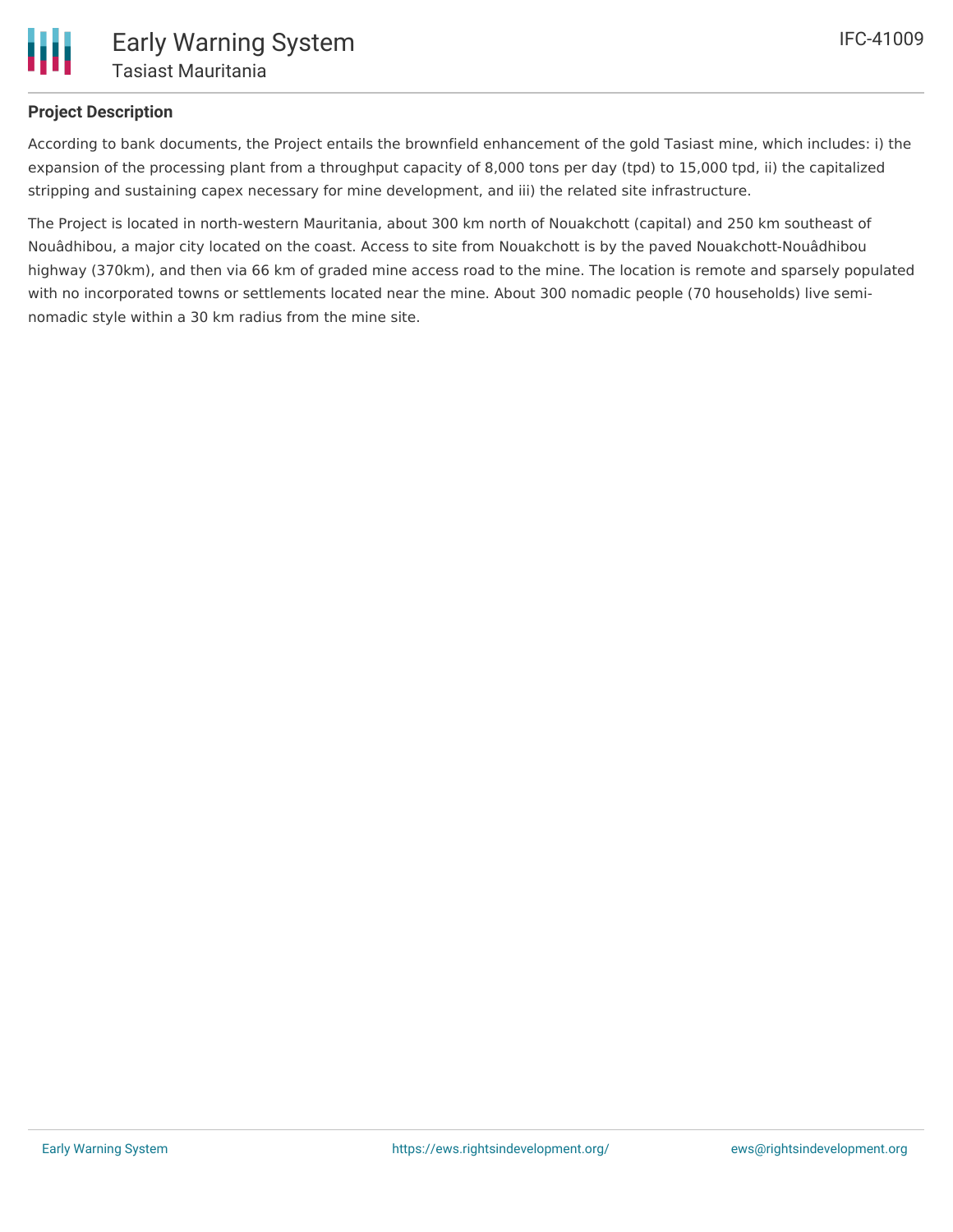#### **Investment Description**

• International Finance Corporation (IFC)

Total Project cost is estimated at US\$822 million to be financed by US\$300 million in debt and US\$522 million in equity. IFC will provide up to US\$62 million in IFC A Loan and US\$93 million in Trust Loans. In addition, IFC will mobilize up to US\$70 million in B1 Loans from commercial banks. The IFC A and Trust loans will be for a tenor of up to ten years.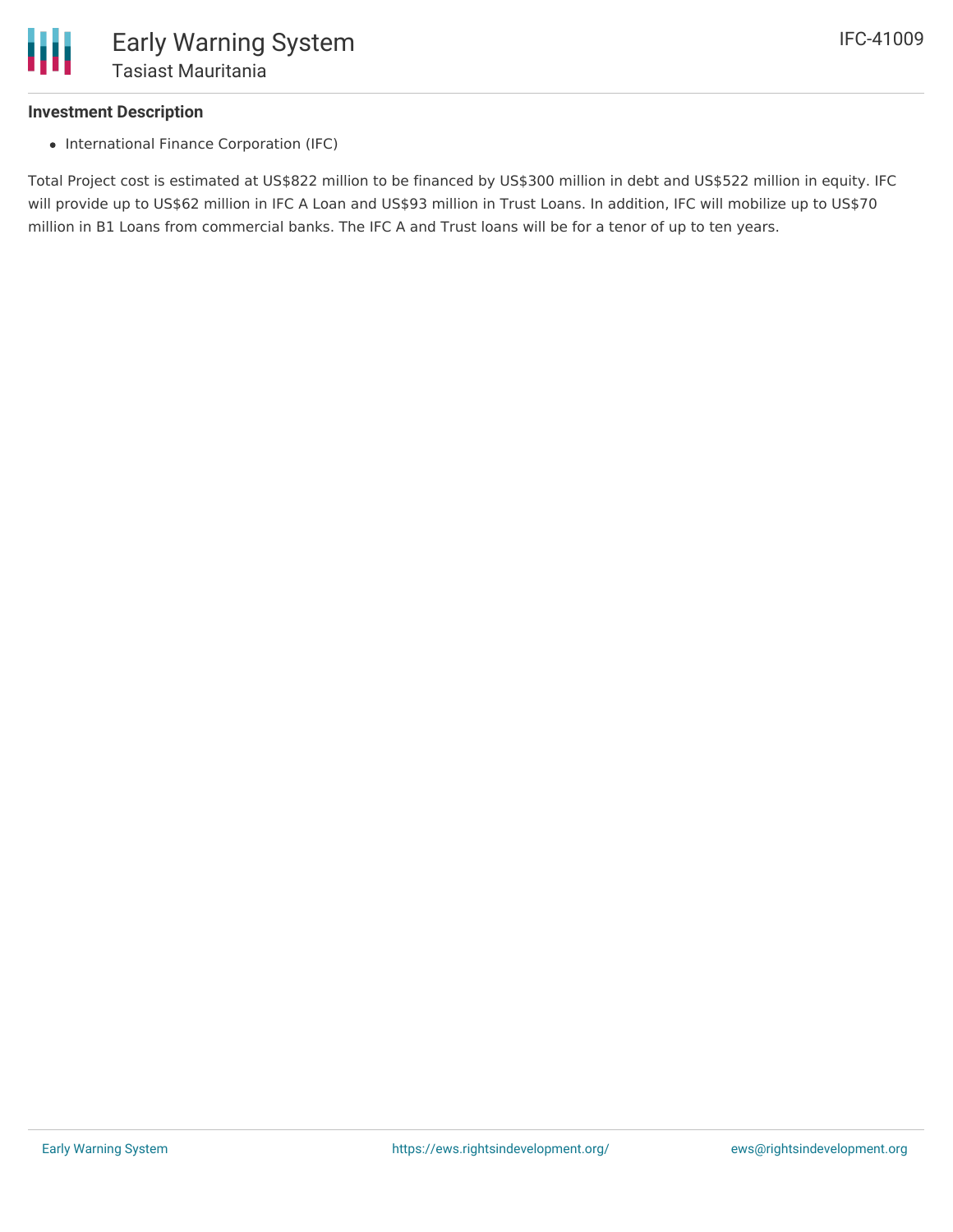

#### **Private Actors Description**

Tasiast Mauritanie Limited S.A., is a limited liability company incorporated in October 2003 under the laws of Mauritania. It is a wholly-owned subsidiary of Kinross Gold Corporation (Kinross), the Sponsor. Kinross is a Toronto-based publicly listed company (NYSE and TSX) with a market capitalization of US\$5.3 billion (July 29, 2019). Kinross is one of the five largest gold producers in the world, with a diverse portfolio of mines and exploration projects in West Africa, Russia and the Americas. Kinross' shareholding is mostly institutional investors with Van Eck Associates Corporation, an asset management firm, BlackRock Investment Management (UK) Ltd., a private equity firm, and Ruffer LLP., an asset management firm being the largest shareholders with 14.05%, 9.27% and 5.32% shareholding respectively.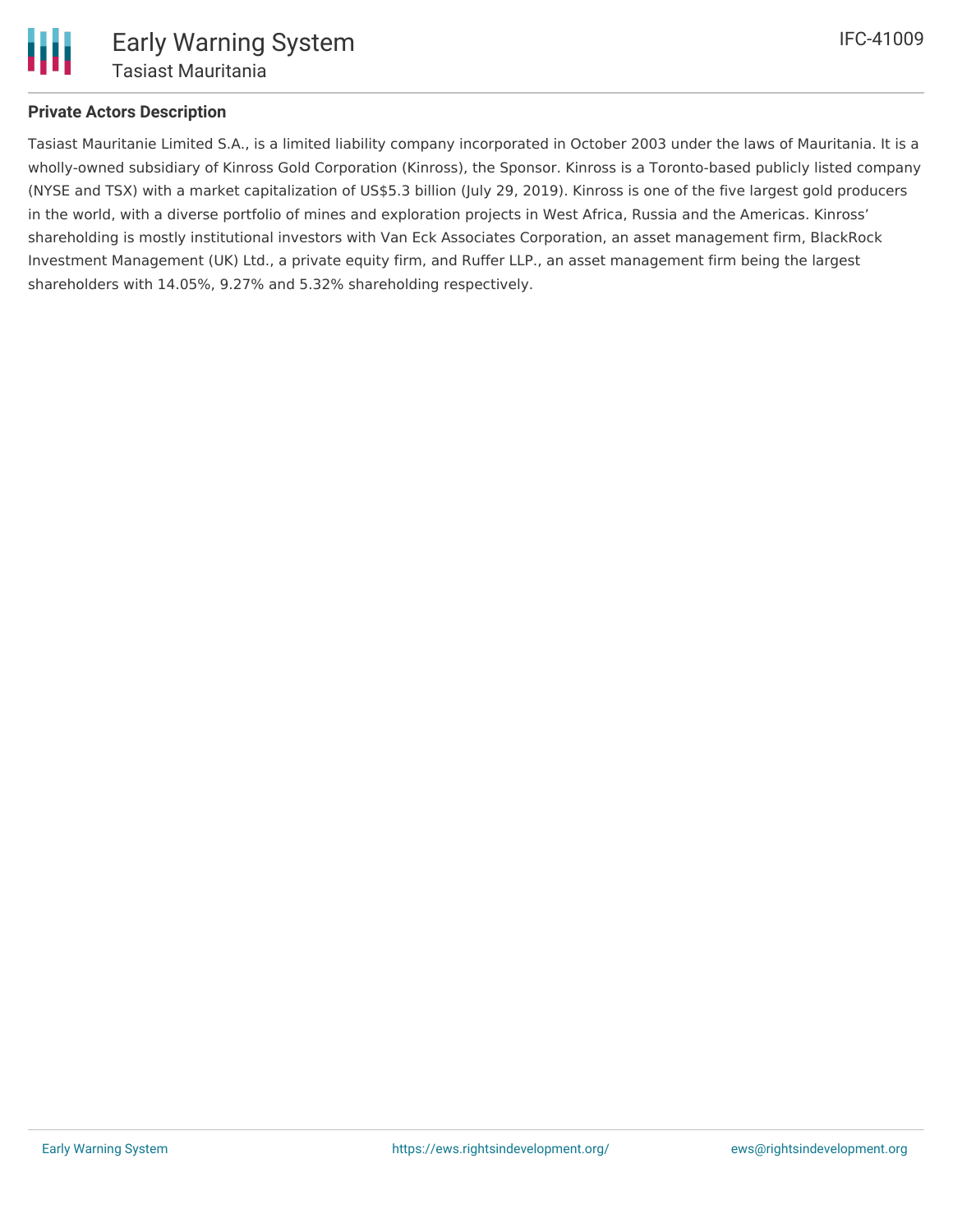

## Early Warning System Tasiast Mauritania

| <b>Private Actor 1</b> | <b>Private Actor</b><br>1 Role | <b>Private Actor</b><br>Sector | <b>Relation</b> | <b>Private Actor 2</b>                 | <b>Private Actor</b><br>2 Role | <b>Private Actor</b><br>2 Sector |
|------------------------|--------------------------------|--------------------------------|-----------------|----------------------------------------|--------------------------------|----------------------------------|
| $\sim$                 | $\overline{\phantom{a}}$       | -                              |                 | Kinross Gold Corporation               | Parent Company                 | $\overline{\phantom{a}}$         |
|                        |                                |                                |                 | <b>Tasiast Mauritanie Limited S.A.</b> | Client                         | $\overline{\phantom{a}}$         |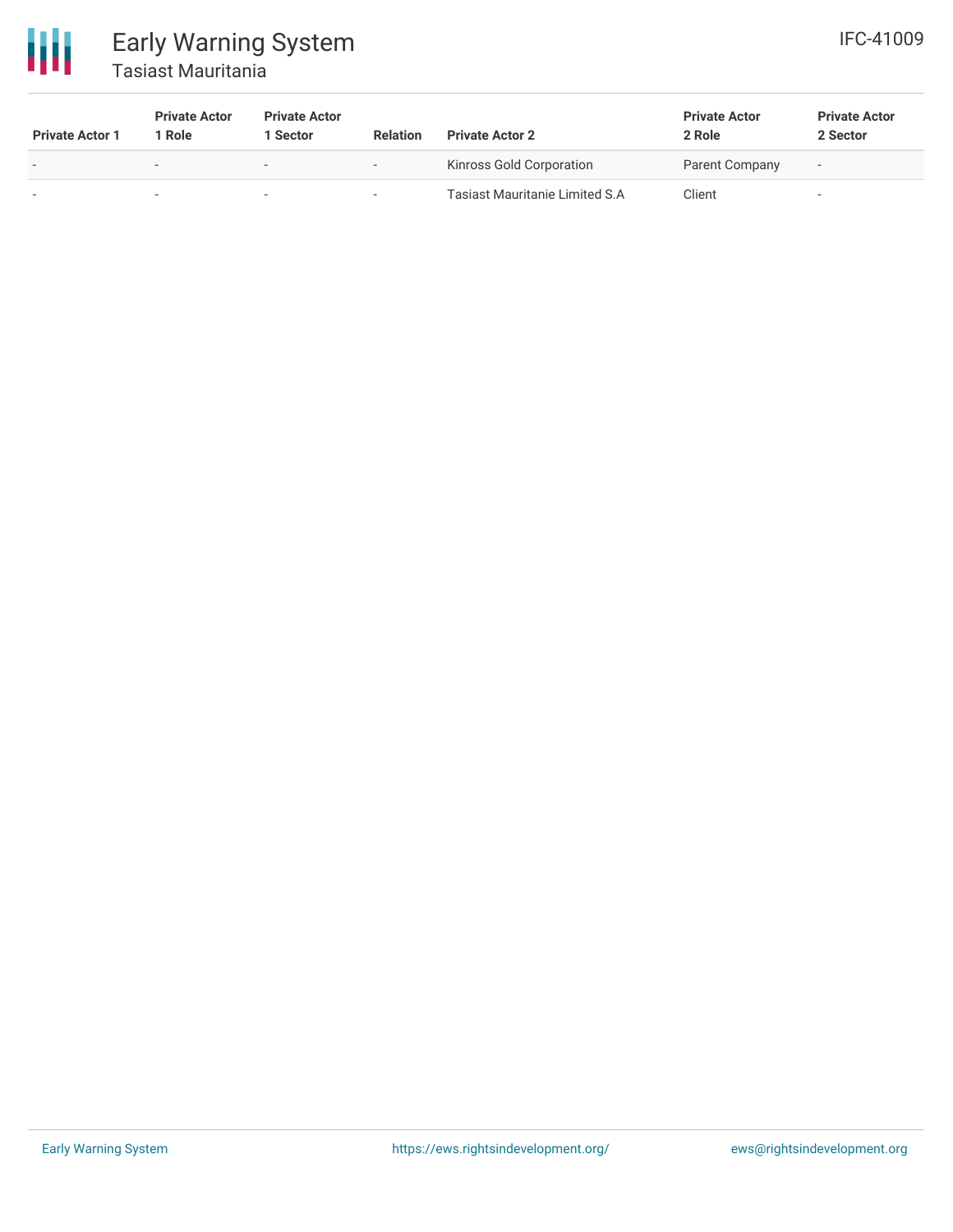#### **Contact Information**

Tasiast Mauritanie Limited S.A. Mr. Brahim M'Bareck Vice President, External Relations +222-444-866-70 Brahim.M'Bareck@kinross.com ZRA 741, BP 5051 Nouakchott, Mauritanie Website: www.kinrosstasiast.mr

#### **ACCOUNTABILITY MECHANISM OF IFC**

The Compliance Advisor Ombudsman (CAO) is the independent complaint mechanism and fact-finding body for people who believe they are likely to be, or have been, adversely affected by an IFC or MIGA- financed project. If you submit a complaint to the CAO, they may assist you in resolving a dispute with the company and/or investigate to assess whether the IFC is following its own policies and procedures for preventing harm to people or the environment. If you want to submit a complaint electronically, you can email the CAO at CAO@worldbankgroup.org. You can learn more about the CAO and how to file a complaint at http://www.cao-ombudsman.org/